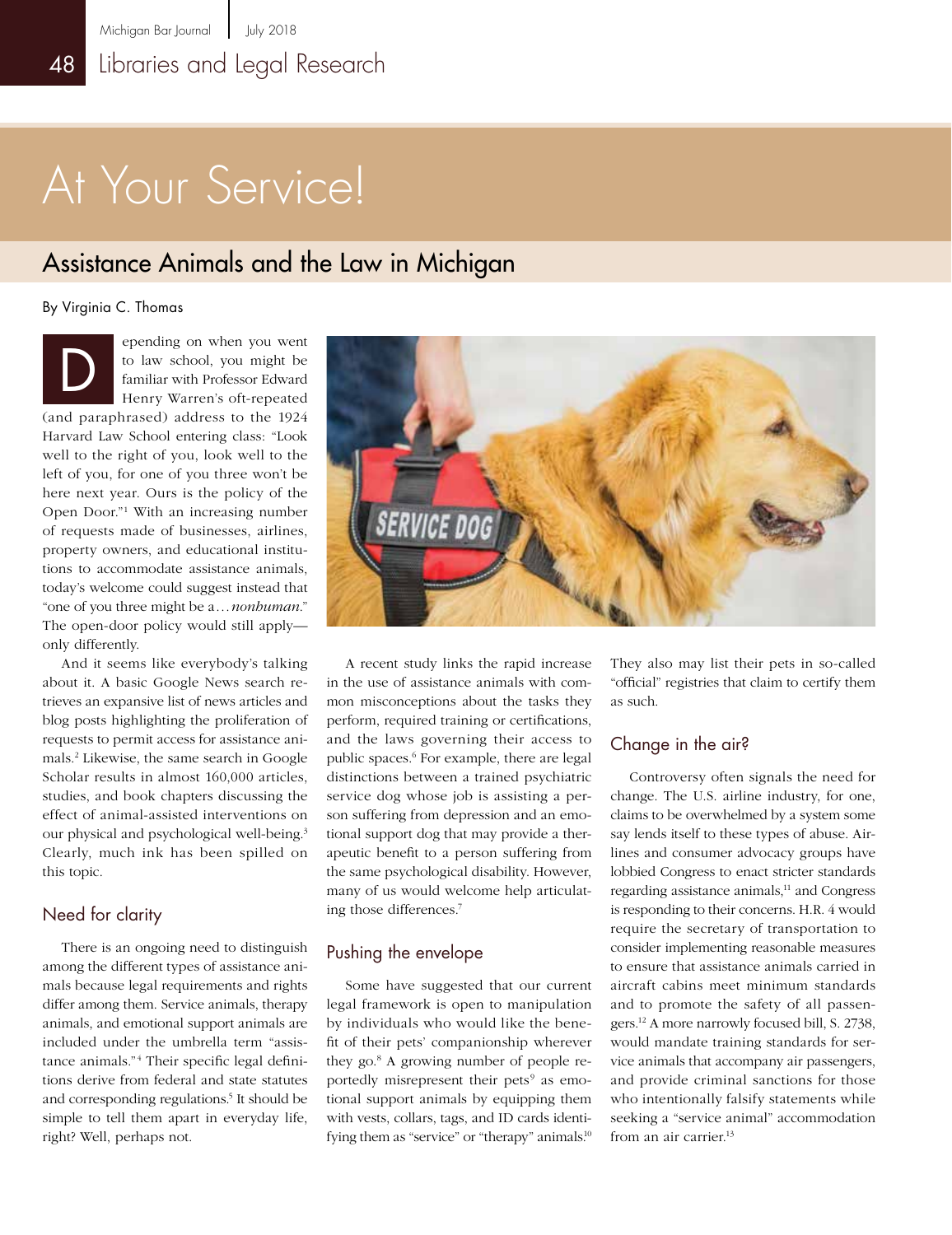There is an ongoing need to distinguish among the different types of assistance animals because legal requirements and rights differ among them.

Others argue that the scope of the Americans with Disabilities Act (ADA) is too limited. They believe that the ADA's definition of service animals should encompass emotional support animals because the latter also perform specific work—namely, they provide emotional support.<sup>14</sup> The corresponding rights and protections should apply to these animals as well.

The measures discussed above seek to align the ADA with the Fair Housing Act and the Air Carrier Access Act (ACAA) in terms of their reach. Certifications would apply in their respective contexts, as would legal sanctions for those who abuse the system. The goal should be to accommodate the legitimate needs of people with disabilities not create additional barriers for them.15

Two bills currently pending in Congress would update the ACAA to facilitate access to air transportation for assistance animals. S. 1318 and H.R. 5004 would authorize heightening standards for aircraft, equipment, and facilities. Both bills protect the travelers' rights to have emotional support animals with them during flight. Moreover, the bills would eliminate the requirement for additional documentation for psychiatric service animals and prohibit air carriers from requesting medical documentation. These bills also propose a higher standard of care with respect to passengers with disabilities or their mobility aids, allowing treble damages for each violation.16

In May 2018, the secretary of transportation issued an Advanced Notice of Proposed Rulemaking (ANPRM) in response to thousands of consumer complaints received by airlines in addition to requests for rulemaking by advocacy groups on both sides of the debate.17 The agency is still in the process of soliciting public comments before finalizing the text of its proposed rule. However, the ANPRM discusses the need to limit the types of species recognized as service animals as well as the number of service animals any one airline passenger would be allowed to carry on board. The agency is also considering the benefits of harmonizing its regulation of psychiatric service animals and emotional support animals. This is no simple matter. It would require the agency to reconcile conflicting standards for training, documentation, and control established by the ADA and the ACAA. Nonetheless, the airline industry is anticipating change. In recent months, several airlines have issued more restrictive policies for air carrier passengers who wish to travel with these types of assistance animals.18

#### Michigan's response

Michigan law does not directly parallel federal law on this subject. Bills pending in the current legislature show that the Michigan House and Senate recognize the need for reform.

S.B. 663 addresses concerns about persons who falsely represent companion animals as service animals in a public place.19 It distinguishes among an "emotional support animal," a "service animal," and a "service animal in training," and requires a licensed healthcare provider to certify annually that the animal is accommodating a disabilityrelated need. The bill further outlines requirements for healthcare providers who certify emotional support animals.<sup>20</sup> If enacted, it would carry misdemeanor penalties and possibly result in housing evictions for individuals who knowingly misrepresent an animal's status.

H.B. 5281 provides rigorous standards for training assistance animals and qualifications for trainers.21 Like S.B. 663, this bill defines essential terms including "emotional support animal" and "therapy animal" to

distinguish them from "service animal." It outlines a certification program and public registry for obedience training instructors to be administered by the Michigan Department of Agriculture and Rural Development. The bill also prescribes legal sanctions and penalties for violations.

The focus of H.B. 5356 and H.B. 5357 is licensing and identification for service, therapy, and emotional support animals.<sup>22</sup> The former bill requires adding the appropriate status designation to a dog license, while the latter specifies eligibility requirements for an identification patch to be issued at the request of the animal's owner. Misdemeanor penalties attach to these bills as well.

Finally, H.B. 5645 speaks to providing assistance animals to aid children and adult witnesses who testify at trial. In addition to outlining the logistics for providing this type of assistance, the bill would add yet another new term to the MCL lexicon: "courtroom support dog."<sup>23</sup> Coincidently, the timing of this legislation segues with the June 7, 2018, opinion of the Michigan Court of Appeals in *People v Shorter*. 24 The Court found procedural error sufficient to overturn a thirddegree sexual assault conviction. The error? The Court permitted the nondisabled adult plaintiff to testify accompanied by an emotional support dog and its handler. Writing for the majority, Judge Shapiro stated: "Indeed, were we to rule that that (sic) a fully abled adult may be accompanied by a support dog or person simply because they will be 'more comfortable,' unlocks a door that we have great hesitation about opening. At minimum, this unprecedented change, if adopted, should be made by legislation, court rule, or a decision of our Supreme Court."25 H.B. 5645 awaits its third reading in the Senate. Perhaps the legislature is listening.  $\blacksquare$ 



*Virginia C. Thomas, BA, AM, MBA, JD, CAA, is the director of the Arthur Neef Law Library at Wayne State University. Currently, she is a member of the SBM Access to Justice Initiative and* 

*serves on the ICLE Executive Committee.*